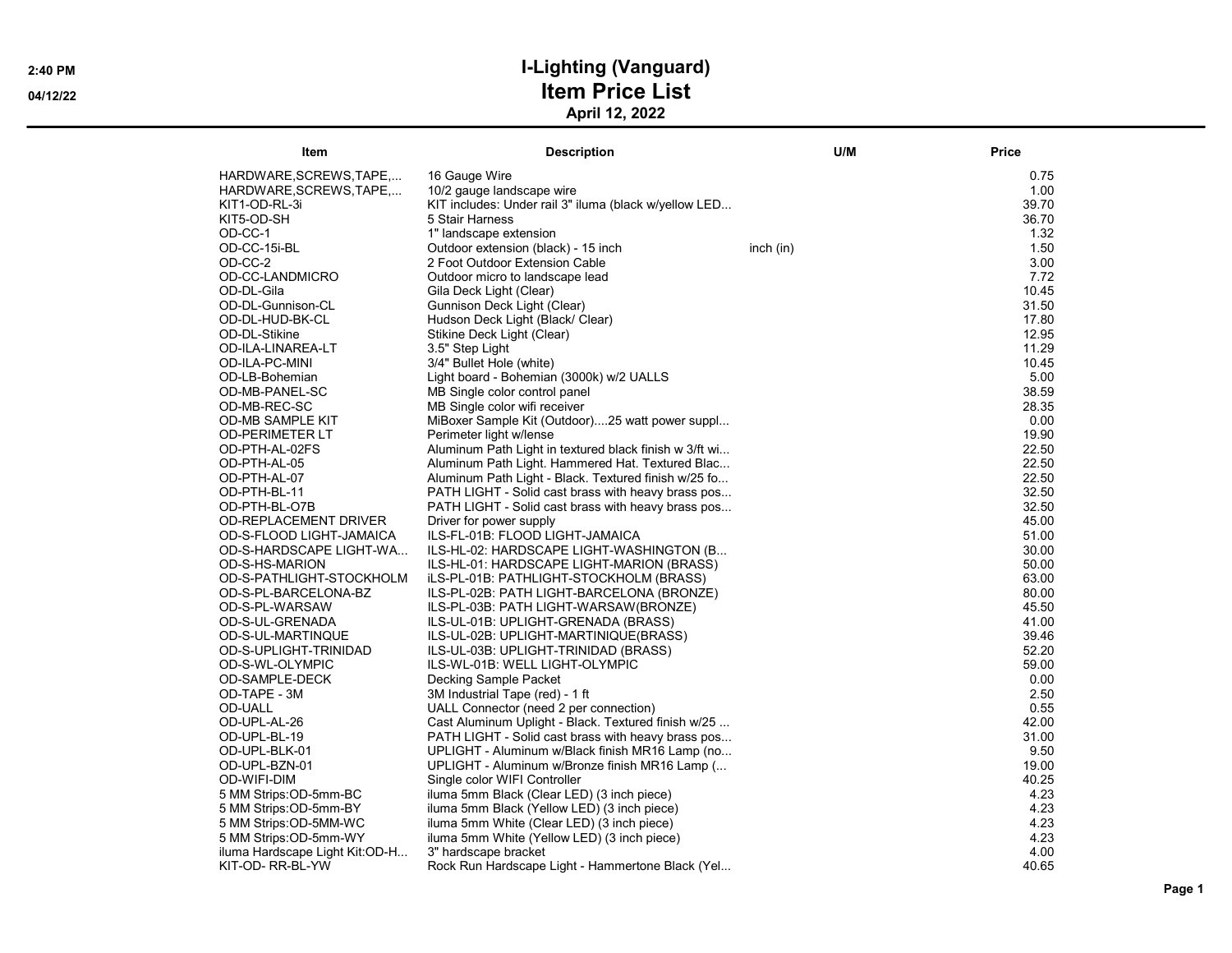| Item                                                 | <b>Description</b>                                                                         | U/M | Price          |
|------------------------------------------------------|--------------------------------------------------------------------------------------------|-----|----------------|
| KIT-OD-RR-BL-CL                                      | Rock Run Hardscape Light - Hammertone Black (Cle                                           |     | 40.65          |
| KIT-OD-RR-BZ-CL                                      | Rock Run Hardscape Light - Hammertone Bronze (C                                            |     | 40.65          |
| KIT-OD-RR-BZ-YW                                      | Rock Run Hardscape Light - Hammertone Bronze (Y                                            |     | 40.65          |
| KIT-OD-RR-GR-CL                                      | Rock Run Hardscape Light - Hammertone Grey (Cle                                            |     | 40.65          |
| KIT-OD-RR-GR-YW                                      | Rock Run Hardscape Light - Hammertone Grey (Yell                                           |     | 40.65          |
| KIT-OD-UR-9i                                         | 9" inch under rail kit with 8' raw leads, 4 ualls, and 10                                  |     | 26.25          |
| KIT1-OD-IL-SL KIT 12i                                | SINGLE KIT: 5mm iluma Stair Light 12.5"                                                    |     | 43.10          |
| KIT1-OD-IL SL-6i                                     | SINGLE KIT: 5mm iluma Stair Light Kit - 6.5" (harne                                        |     | 33.60          |
| KIT1-OD-IL SL-9i                                     | SINGLE KIT: 5mm iluma Stair Light Kit - 9.5" (harne                                        |     | 37.60          |
| KIT1-OD-IL SL 3i                                     | SINGLE KIT: 5mm iluma Stair Light 3.5"                                                     |     | 31.50          |
| KIT1-OD-MODSL-BZ-YW                                  | SINGLE KIT: Modern Stair Light Bronze (Yellow LE                                           |     | 25.20          |
| KIT1-OD-PLCHE-BK-CL                                  | SINGLE KIT: Chesapeake Post Light (Black/ Clear) (                                         |     | 35.70          |
| KIT1-OD-PLCHE-BK-YW                                  | SINGLE KIT: Chesapeake Post Light (Black/Yellow)                                           |     | 35.70          |
| KIT1-OD-PLChe-WH-CL                                  | SINGLE KIT: Chesapeake Post Light (White/ Clear)                                           |     | 35.70          |
| KIT1-OD-PLChe-WH-YW                                  | SINGLE KIT: Chesapeake Post Light (White/ Yellow)                                          |     | 35.70          |
| KIT1-OD-PLMIS-BK-CL                                  | SINGLE KIT: Mississippi Post Light Black (Clear LE                                         |     | 35.70          |
| KIT1-OD-PLMIS-BK-YW                                  | SINGLE KIT: Mississippi Post Light Black (Yellow L                                         |     | 35.70          |
| KIT1-OD-PLMIS-BZ-CL                                  | SINGLE KIT: Mississippi Post Light Bronze (Clear L                                         |     | 35.70          |
| KIT1-OD-PLMIS-BZ-YW                                  | SINGLE KIT: Mississippi Post Light Bronze (Yellow                                          |     | 35.70          |
| KIT1-OD-PLMIS-WH-CL                                  | SINGLE KIT: Mississippi Post Light White (Clear LED)                                       |     | 35.70          |
| KIT1-OD-PLMIS-WH-YW                                  | SINGLE KIT: Mississippi Post Light White (Yellow L                                         |     | 35.70          |
| KIT1-OD-SLMOD-BK-CL                                  | SINGLE KIT: Modern Stair Light Black (Clear LED) (                                         |     | 25.20          |
| KIT1-OD-SLMOD-BK1-YW                                 | SINGLE KIT: Modern Stair Light Black (Yellow LED)                                          |     | 25.20          |
| KIT1-OD-SLMOD-BZ-CL                                  | SINGLE KIT: Modern Stair Light Bronze (Clear LED)                                          |     | 25.20          |
| KIT1-OD-SLMOD-WH-CL                                  | SINGLE KIT: Modern Stair Light White (Clear LED) (                                         |     | 25.20          |
| KIT1-OD-SLMOD-WH-YW                                  | SINGLE KIT: Modern Stair Light White (Yellow LED)                                          |     | 25.20          |
| KIT1-OD-UR-3i                                        | 3" under Rail Light with 6' raw leads, w/ 4 uall connec                                    |     | 15.75          |
| KIT1-OD-UR-6i                                        | 6" under rail kit with 8' raw leads, 4 Ualls, and 10 12"                                   |     | 21.00          |
| KIT1-OD-UR 12i                                       | Under rail kit 12" with 8' raw leads, 4 ualls and 10 sm                                    |     | 31.50          |
| KIT10-OD-SLMOD-BC                                    | KIT (10) Stairlights  Modern (black poly, clear LED)                                       |     | 157.50         |
| KIT10-OD-SLMOD-BY                                    | KIT (10) Stairlights  Modern (black poly, yellow LE                                        |     | 157.50         |
| KIT10-OD-SLMOD-WC                                    | KIT (10) Stairlights  Modern (white poly, clear LED)                                       |     | 157.50         |
| KIT10-OD-SLMOD-WY                                    | KIT (10) Stairlights  Modern (white poly, yellow LE                                        |     | 157.50         |
| KIT5-OD-SLMOD                                        | Modern Stair Light Kit w/ 5 fixtures and screws, 1-5 s                                     |     | 115.50         |
| LANDSCAPE - SIGNATURE LI                             | WELL LIGHT - ABS Composite up light w/BRONZE f                                             |     | 30.00          |
| LANDSCAPE - SIGNATURE LI                             | Signature Line light (AL-07) warm white                                                    |     | 70.00          |
| LANDSCAPE - SIGNATURE LI                             | Signature Line Hammered Hat Brass Path Light (Yell                                         |     | 32.50          |
| LANDSCAPE - SIGNATURE LI                             | BL-07 Scalloped and punched hat (yellow)                                                   |     | 94.00          |
| LANDSCAPE - SIGNATURE LI                             | Signature Line (AL-02): Double Tier Hat Aluminum P                                         |     | 22.50          |
| LANDSCAPE - SIGNATURE LI                             | Signature Line (CL-02): Double Tier Copper Hat Path                                        |     | 35.00          |
| LANDSCAPE - SIGNATURE LI                             | Signature Line (CL-02): Double Tier Copper Hat Path                                        |     | 35.00<br>79.95 |
| LANDSCAPE - SIGNATURE LI                             | Signature Line (AL-31): Aluminum Flood Light 6 Watt                                        |     | 84.00          |
| LANDSCAPE - SIGNATURE LI                             | Signature Line (AL-26): Aluminum Up Light (Clear L                                         |     | 99.00          |
| LANDSCAPE - SIGNATURE LI<br>LANDSCAPE - SIGNATURE LI | Inground Well Light (Bronze/Yellow)<br>UP LIGHT - Solid cast brass with composite cover in |     | 32.50          |
| LANDSCAPE - SIGNATURE LI                             | WELL LIGHT - ABS Composite up light w/black finis                                          |     | 36.00          |
| LANDSCAPE - SIGNATURE LI                             | Signature Line (WL-92): Regular Stainless Steel Bull                                       |     | 26.00          |
| LANDSCAPE - SIGNATURE LI                             | Signature Line (WL-90): Mini Stainless Steel Bullet Li                                     |     | 25.00          |
| LANDSCAPE LIGHTING:OD-10                             | 10MM Black/ Clear Light Strip                                                              |     | 1.57           |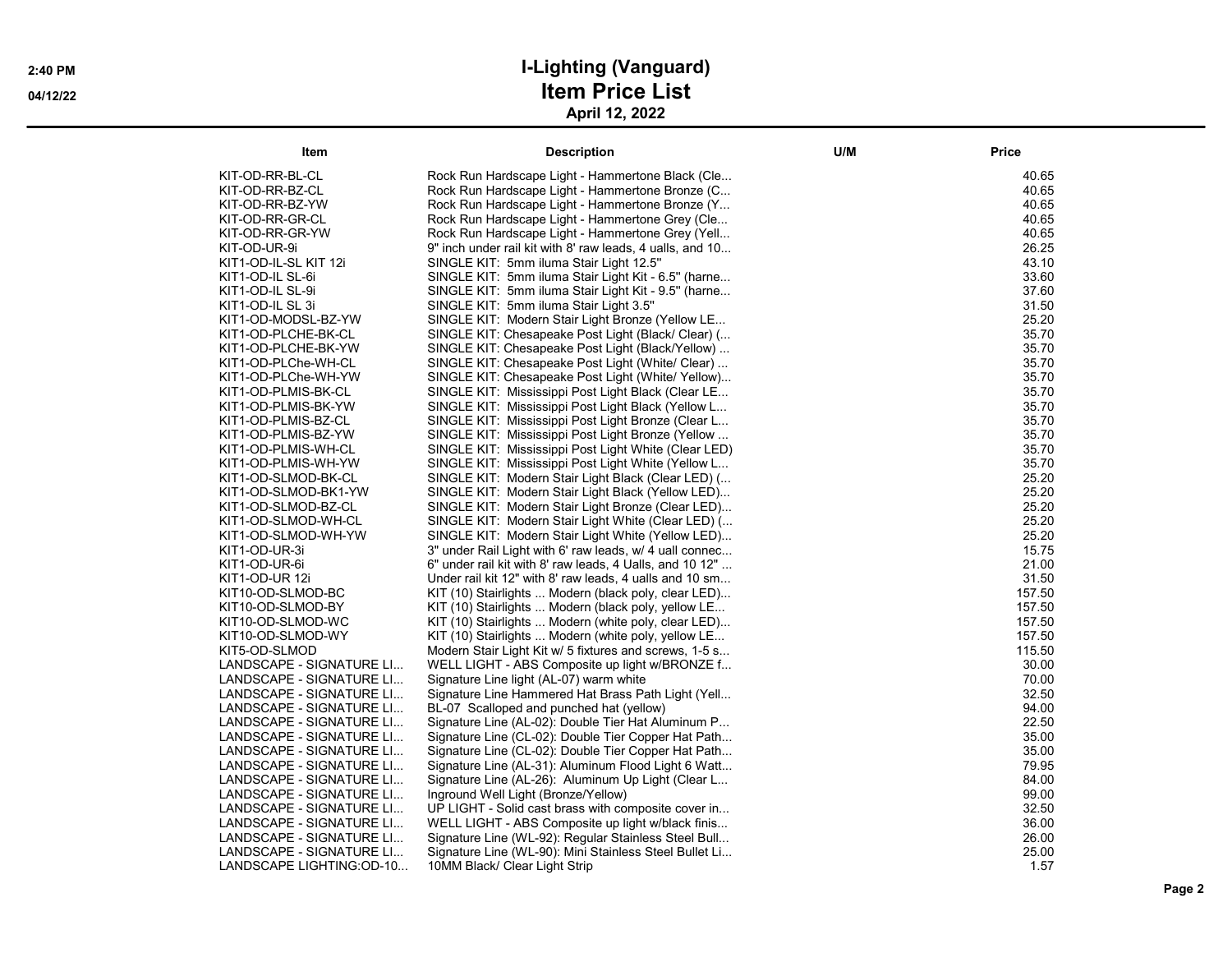| Item                           | <b>Description</b>                                    | U/M                | Price |
|--------------------------------|-------------------------------------------------------|--------------------|-------|
| LANDSCAPE LIGHTING:OD-10       | 10MM Black/Yellow Light Strip                         | millimeter-10 (mm) | 1.57  |
| LANDSCAPE LIGHTING:OD-10       | 10MM White/ Clear Light Strip                         |                    | 1.57  |
| LANDSCAPE LIGHTING:OD-10       | 10MM White/ Yellow Light Strip                        | millimeter-10 (mm) | 1.57  |
| LANDSCAPE LIGHTING:OD-LA       | Mushroom Path Light                                   |                    | 15.70 |
| LANDSCAPE LIGHTING:OD-PL       | Black Aluminum Path Light (Clear)                     |                    | 45.00 |
| LANDSCAPE LIGHTING:OD-PL       | Black Aluminum Path Light (Yellow)                    |                    | 45.00 |
| LANDSCAPE LIGHTING:OD-PL       | Post Light - Brass w/rustic bronze finish, LED: Cree, |                    | 10.00 |
| LANDSCAPE LIGHTING:OD-PL       | Stake for old path lights                             |                    | 1.50  |
| LANDSCAPE LIGHTING:OD-U        | <b>BLACK UP LIGHT-CLEAR</b>                           |                    | 31.50 |
| LANDSCAPE LIGHTING:OD-U        | <b>BLACK UP LIGHT - YELLOW</b>                        |                    | 30.00 |
| LANDSCAPE LIGHTING:OD-U        | Bronze Up Light (Clear)                               |                    | 30.00 |
| LANDSCAPE LIGHTING:OD-U        | Bronze Up Light (Yellow)                              |                    | 30.00 |
| OD-60 inch' lead for postlight | 60" lead for Postlight harness IL-101-PT              |                    | 7.35  |
| <b>OD-Adapter Female</b>       | Adapter to go from 22 gauge to 16 gauge wire with fe  |                    | 8.40  |
| OD-BL-19                       | SOLID CAST BRASS UPLIGHT WITH. TELESCOPI              |                    | 31.00 |
| OD-CC-10                       | 10 foot Connector Cable (outdoor- 16 gauge)           |                    | 10.50 |
| OD-CC-15                       | 15 foot Connector Cable (outdoor-16 gauge)            |                    | 12.60 |
| OD-CC-20                       | 20 foot Connector Cable (outdoor-16 gauge)            |                    | 14.70 |
| OD-CC-25                       | 25 foot Connector Cable (outdoor-16 gauge)            |                    | 16.80 |
| OD-CC-3                        | 3 foot connector cable (outdoor-16 gauge)             |                    | 3.68  |
| OD-CC-30                       | 30 Foot Connector Cable (outdoor-16 gauge)            |                    | 18.90 |
| OD-CC-4                        | 4 foot connector cable (outdoor-16 gauge)             |                    | 4.20  |
| OD-CC-4way                     | Large 4-way 'X' Connector (OUTDOOR)                   |                    | 18.90 |
| OD-CC-5                        | 5 foot Connector Cable                                |                    | 7.35  |
| OD-CC-50                       | 50 foot Connector Cable                               |                    | 22.05 |
| OD-CC-LA                       | Landscape Assembly (24" with T splitter and landsca   |                    | 13.65 |
| OD-CC-PHNL                     | Postlight harness without 60" lead                    |                    | 16.80 |
| OD-CC-Y                        | Large 'Y' Connector (OUTDOOR)                         |                    | 15.75 |
| OD-DHA                         | Deck Harness Assembly (post light harness WITH 6      |                    | 25.20 |
| OD-DL-HUD-BLK-YL               | Hudson Deck Light (Black/Yellow)                      |                    | 17.80 |
| OD-DL-HUD-WHT-CL               | Hudson Deck Light (White/Clear)                       |                    | 17.80 |
| OD-G4-Tower Bulb               | G4 Tower Bulb (clear)                                 |                    | 13.65 |
| OD-IL-HS-12i                   | iluma 5mm Hardscape Light 12.5" LIGHT ONLY            |                    | 25.36 |
| OD-IL-HS-9i                    | iluma 5mm Hardscape Light: 9.5" LIGHT ONLY            |                    | 21.00 |
| OD-IL HS Light 6               | iluma 5mm Hardscape Light: 6.5" LIGHT ONLY F          |                    | 14.65 |
| OD-MAG-40                      | 40 watt magnitude power supply                        |                    | 63.00 |
| OD-MB-REM-SC                   | MB Single color remote                                |                    | 18.75 |
| OD-MR16-CL                     | MR16 Uplight bult (clear)                             |                    | 12.00 |
| OD-PC-CAPE MAY-BK-CL           | Cape May Post Cap Light (downward facing), 4 inch,    |                    | 42.00 |
| OD-PC-HAVEN-WH-CL              | Haven Post Cap Light (4" perimeter), white/clear LE   |                    | 42.00 |
| OD-PE                          | Photo eye w/6' Lead                                   |                    | 12.60 |
| OD-PH-60L                      | 60" lead for Postlight harness                        |                    | 7.35  |
| OD-PL-CH-WH-CL                 | Chesapeake Post Light White (Clear LED) - FIXTUR      |                    | 15.70 |
| OD-PL-CHE-BK-YW                | Chesapeake Post Light Black (Yellow LED) - FIXTU      |                    | 15.70 |
| OD-PL-CHE-BZ-CL                | Chesapeake Post Light Bronze (ClearLED) - FIXTUR      |                    | 15.70 |
| OD-PL-CHE-BZ-YW                | Chesapeake Post Light Bronze (Yellow LED) - FIXT      |                    | 15.70 |
| OD-PL-CHE-WH-YW                | Chesapeake Post Light White (Yellow LED) - FIXTU      |                    | 15.70 |
| OD-PL-MIS-BK-CL                | Mississippi Post Light Black (Clear LED) - FIXTURE    |                    | 15.70 |
| OD-PL-MIS-BK-YW                | Mississippi Post Light Black (Yellow LED) - FIXTUR    |                    | 15.70 |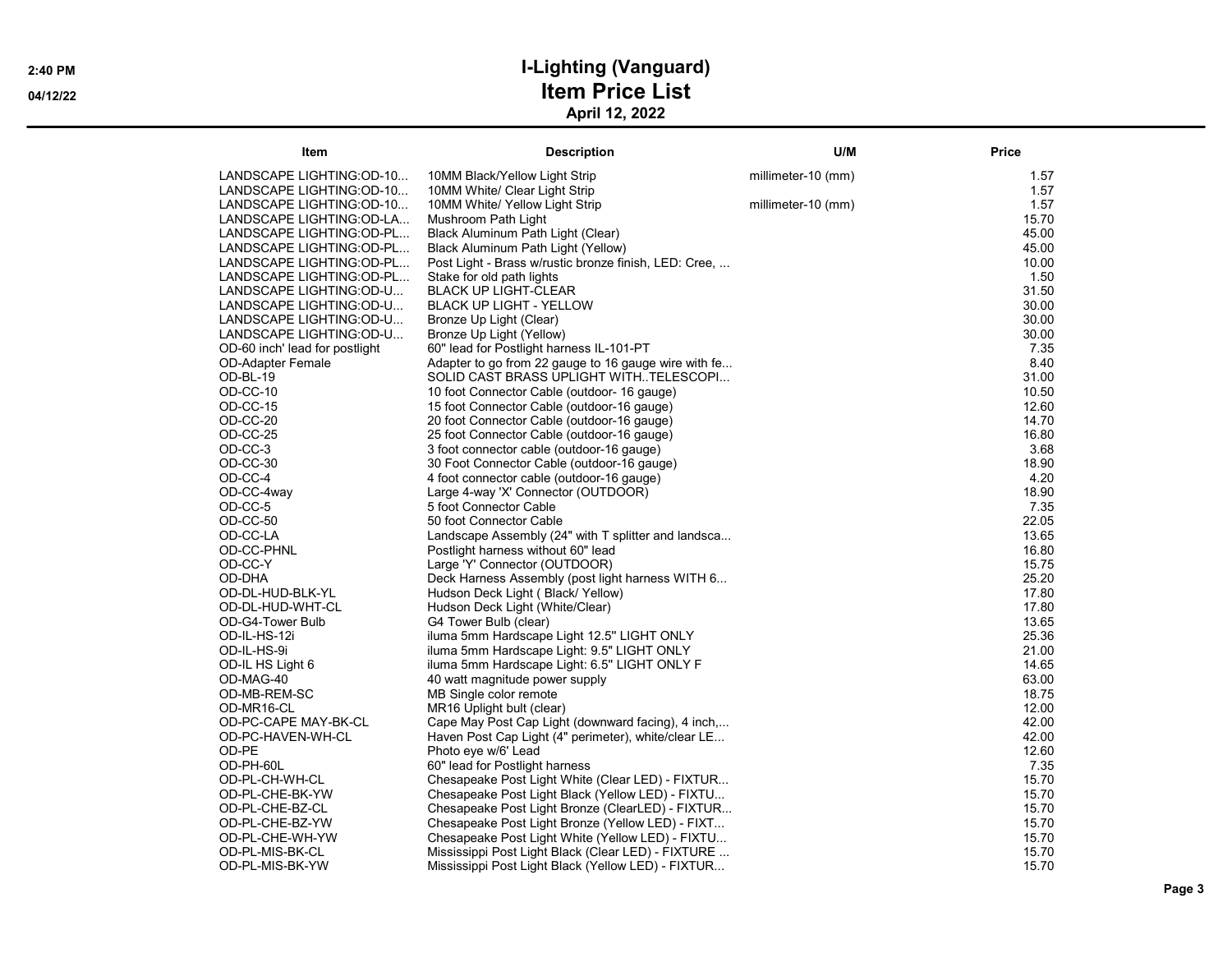| Item                      | <b>Description</b>                                  | U/M | <b>Price</b> |
|---------------------------|-----------------------------------------------------|-----|--------------|
| OD-PL-MIS-BZ-CL           | Mississippi Post Light Bronze (Clear LED) - FIXTUR  |     | 15.70        |
| OD-PL-MIS-BZ-YW           | Mississippi Post Light Bronze (Yellow LED) - FIXTU  |     | 15.70        |
| OD-PL-MIS-WH-CL           | Mississippi Post Light White (Clear LED) - FIXTURE  |     | 15.70        |
| OD-PL-MIS-WH-YW           | Mississippi Post Light White (Yellow LED) - FIXTUR  |     | 15.70        |
| OD-PL-MOD-BK-CL           | Modern Post Light Black (Clear LED) - FIXTURE & S   |     | 15.70        |
| OD-PL-MOD-BK-YW           | Modern Post Light Black (Yellow LED) - FIXTURE &    |     | 15.70        |
| OD-PL-MOD-BZ-CL           | Modern Post Light Bronze (Clear LED) - FIXTURE &    |     | 15.70        |
| OD-PL-MOD-BZ-YW           | Modern Post Light Bronze (Yellow LED) - FIXTURE     |     | 15.70        |
| OD-PL-MOD-WH-CL           | Modern Post Light White (Clear LED) - FIXTURE &     |     | 15.70        |
| OD-PL-MOD-WH-YW           | Modern Post Light White (Yellow LED) - FIXTURE &    |     | 15.70        |
| OD-PLCHE-BK-CL            | Chesapeake Post Light Black (Clear LED) - FIXTUR    |     | 15.70        |
| OD-PTH-RDR-BLK            | Aluminum Path Light in Black Finish [G4 LAMP SOL    |     | 12.50        |
| OD-RR-BL-CL               | Rock Run Hardscape Light - Hammertone Black (Cle    |     | 27.00        |
| OD-RR-BL-YL               | Rock Run Hardscape Light - Hammertone Black (Yel    |     | 27.00        |
| OD-RR-BOARD ONLY-CL       | Rock Run Replacement LED Board Only - 3' 10mm il    |     | 3.25         |
| OD-RR-BOARD ONLY-YW       | Rock Run Replacement LED Board Only - 3' 10mm il    |     | 3.25         |
| OD-RR-BZ-CL               | Rock Run Hardscape Light - Hammertone Bronze (C     |     | 27.00        |
| OD-RR-BZ-YW               | Rock Run Hardscape Light - Hammertone Bronze (Y     |     | 27.00        |
| OD-RR-GR-CL               | Rock Run Hardscape Light - Hammertone Grey (Cle     |     | 27.00        |
| OD-RR-GR-YW               | Rock Run Hardscape Light - Hammertone Grey (Yell    |     | 27.00        |
| OD-SH-TCABLE              | Stair Light T-Cable Assembly (7" leads, 30" 22 gaug |     | 13.65        |
| OD-SLMOD-BK-CL            | Modern Stair Light Black (Clear LED) - FIXTURE & S  |     | 10.45        |
| OD-SLMOD-BK-YW            | Modern Stair Light Black (Yellow LED) - FIXTURE &   |     | 10.45        |
| OD-SLMOD-BZ-CL            | Modern Stair Light Bronze (Clear LED) - FIXTURE &   |     | 10.45        |
| OD-SLMOD-BZ-YW            | Modern Stair Light Bronze (Yellow LED) - FIXTURE    |     | 10.45        |
| OD-SLMOD-WH-CL            | Modern Stair Light White (Clear LED) - FIXTURE &    |     | 10.45        |
| OD-SLMOD-WH-YW            | Modern Stair Light White (Yellow LED) - FIXTURE &   |     | 10.45        |
| OUTDOOR EXTENSION CABL    | Small 'Y' Connector - Black                         |     | 7.35         |
| POWER SUPPLY:OD-PS-100-T  | 100 Watt Outdoor power supply with 6' photo eye &   |     | 175.00       |
| POWER SUPPLY:OD-PS-125-T  | 125 Watt Outdoor power supply with 6' photo eye &   |     | 189.00       |
| POWER SUPPLY:OD-PS-160    | Outdoor Power Supply - 160 watt (driver only)       |     | 131.25       |
| POWER SUPPLY:OD-PS-160-PE | 160 Watt Outdoor Power Supply w/ 6' photo eye       |     | 157.50       |
| POWER SUPPLY:OD-PS-185-   | HLG Series 185 watt dimmable driver                 |     | 131.25       |
| POWER SUPPLY:OD-PS-25     | Outdoor power supply - 25 watt (driver only)        |     | 78.75        |
| POWER SUPPLY:OD-PS-25-PE  | 25 Watt power supply with 6' photo eye              |     | 110.25       |
| POWER SUPPLY:OD-PS-25-TW  | 25 Watt DC Power Supply with 6' photo eye & 5-Butt  |     | 120.75       |
| POWER SUPPLY:OD-PS-300    | 300 Watt Outdoor Power Supply (custom)              |     | 200.00       |
| POWER SUPPLY:OD-PS-50     | Outdoor power supply - 50 watt (driver only)        |     | 89.25        |
| POWER SUPPLY:OD-PS-50-PE  | 50 Watt Power Supply with 6' photo eye              |     | 120.75       |
| POWER SUPPLY:OD-PS-50-TW  | 50 Watt Power Supply with 6' photo eye & 5-Button   |     | 158.00       |
| POWER SUPPLY:OD-PS-80-DO  | Outdoor Power Supply - 80 watt (Driver Only)        |     | 78.75        |
| POWER SUPPLY:OD-PS-80-PE  | 80 watt outdoor power supply w/ 6' photo eye        |     | 126.00       |
| POWER SUPPLY:OD-PS-80-TW  | 80 Watt Outdoor power supply with 6' photo eye & 5- |     | 168.50       |
| POWER SUPPLY:OD-PS-MAG-   | MAGNITUDE 100 watt power supply                     |     | 110.25       |
| POWER SUPPLY:OD-PS-MAG-   | MAGNITUDE 150 watt power supply                     |     | 136.50       |
| POWER SUPPLY:OD-PS-MAG-   | 20 watt magnitude power supply                      |     | 52.50        |
| POWER SUPPLY:OD-PS-MAG-   | MAGNITUDE 200 watt power supply                     |     | 157.50       |
| POWER SUPPLY:OD-PS-MAG-   | MAGNITUDE 300 watt power supply                     |     | 171.25       |
| POWER SUPPLY:OD-PS-MAG-   | MAGNITUDE 60 watt power supply                      |     | 74.55        |